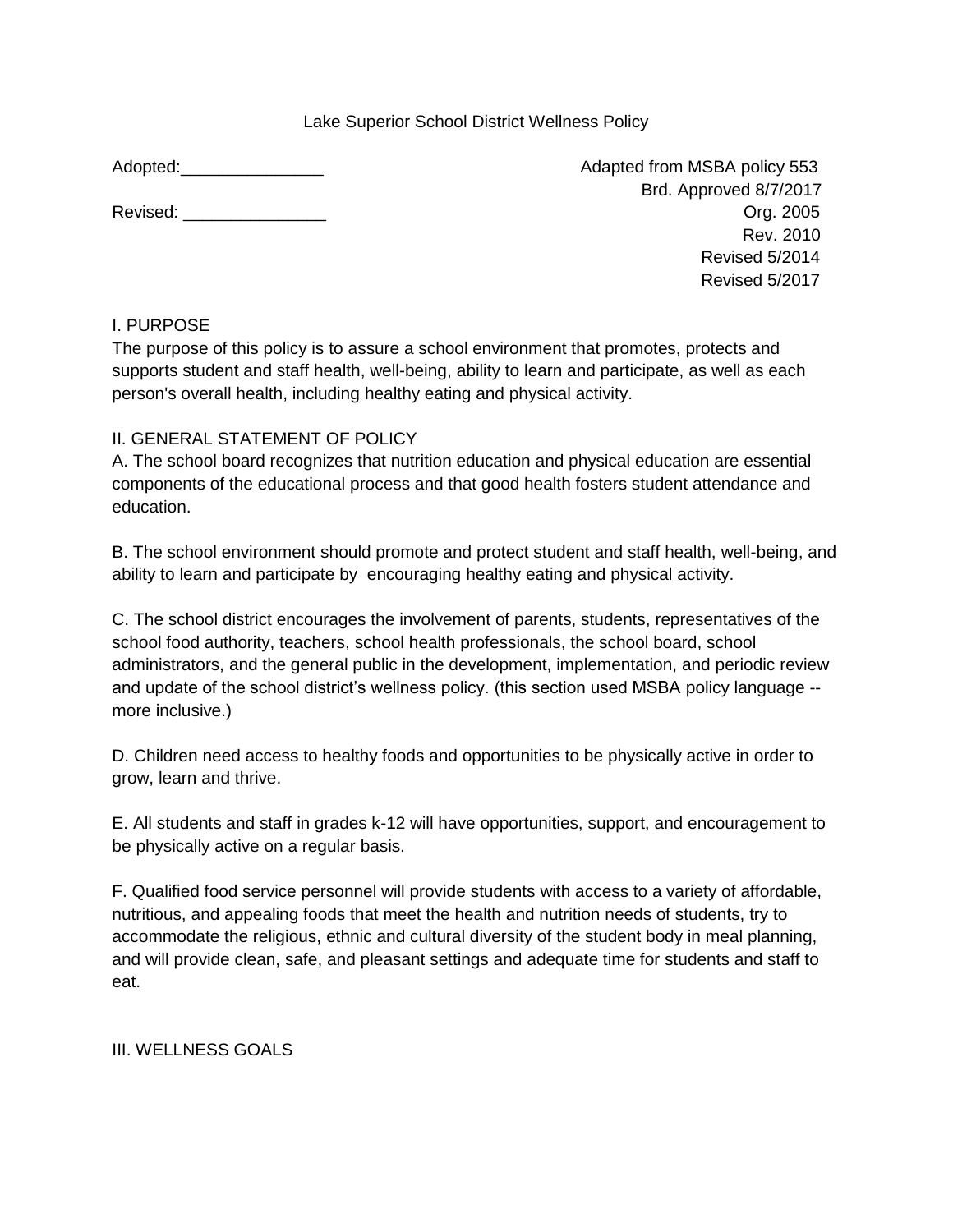#### *[Note: The Act requires that wellness policies include goals for nutrition promotion and education, physical activity, and other school-based activities that promote student wellness. Will remove "notes" after approval.]*

The wellness committee actively reviews and monitors wellness goals with in the current Action Plan. The Action Plan includes steps to better communicate and support policy for increased compliance and student health.

#### IV. GUIDELINES

#### A. Foods and Beverages

1. The school district will provide healthy and safe school meal programs that comply with all applicable federal, state, and local laws, rules, and regulations. (this is new MSBA language. This language applies with the Healthy Hunger Free Kids act and/or new acts.)

2. The school district will make every effort to eliminate any social stigma attached to, and prevent the overt identification of, students who are eligible for free and reduced-priced school meals.

3. The school district will provide students access to handwashing or hand sanitizing before they eat meals or snacks.

4. The school district will make every effort to provide students and staff with sufficient time to eat after sitting down for school meals and will schedule meal periods at appropriate times during the school day.

5. The school district will encourage tutoring, club, or organizational meetings or activities occurring during mealtimes to allow students to eat during such activities.

6. Food service personnel will try to accommodate the religious, ethnic, and cultural diversity of the student body in meal planning.

## B. School Food Service Program/ Personnel

1. The school district shall designate an appropriate person to be responsible for the school district's food service program, whose duties shall include the creation of nutrition guidelines and procedures for the selection of foods and beverages made available on campus to ensure food and beverage choices are consistent with current USDA guidelines. (used new language from MSBA- used to say Healthy Hunger Free Kids Act)

2. As part of the school district's responsibility to operate a food service program, the school district will provide continuing professional development for all food service personnel working in schools.

## C. Nutrition Education and Promotion

1. The school district will encourage and support healthy eating by students and engage in nutrition promotion that is:

a. offered as part of a comprehensive program designed to provide students with the knowledge and skills necessary to promote and protect their long term health, including posting nutrition information for meals in the cafeteria and on the menu which is available in each building and on the district website.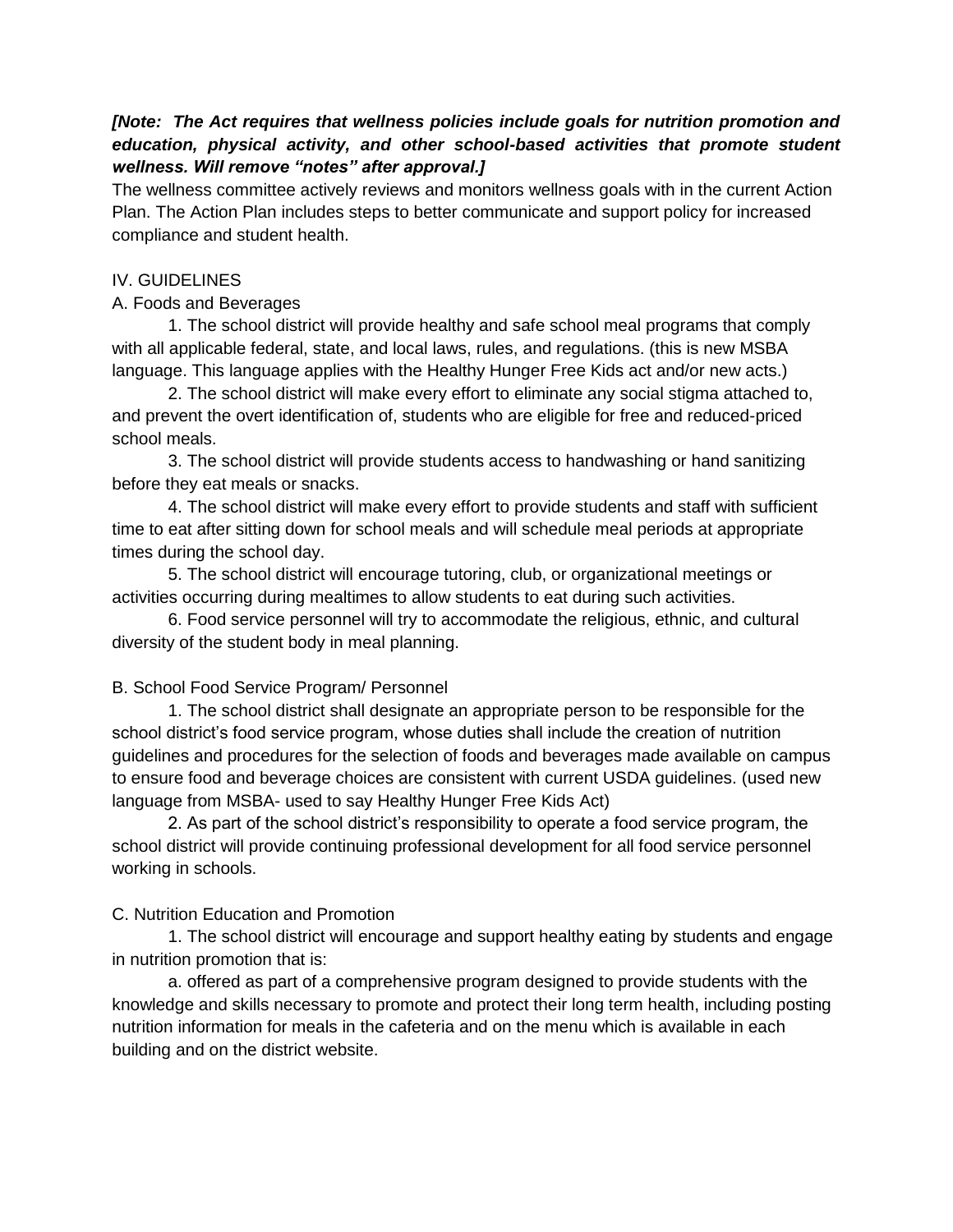b. part of health education classes as well as classroom instruction in subjects such as math, science, language arts, social sciences, and elective subjects, where appropriate; [Nutrition and Wellness.](http://education.state.mn.us/MDE/dse/FNS/prog/CACFPCen/nut/index.htm) 

c. enjoyable, developmentally appropriate, culturally relevant, and includes participatory activities, such as contests, promotions, taste testing and field trips. [Tools for Schools.](http://www.actionforhealthykids.org/tools-for-schools)

2. The school district will encourage all students to make age appropriate healthy selections of foods and beverages, including those sold individually outside the reimbursable school meal programs, such as through a la carte lines, vending machines, fundraising events, and student stores.

3. The district encourages the use of alternatives to foods or beverages as rewards for academic performance or good behavior (unless this practice is allowed by a student's individual education plan or behavior intervention plan) and will not withhold food or beverages as punishment.

## D. Competitive Foods and Beverages

1. All foods and beverages sold on school grounds, during school hours,/' to students, outside of reimbursable meals, are considered "competitive foods." Competitive foods include items sold a la carte in the cafeteria, from vending machines, school stores, and for in-school fundraisers.

2. All competitive foods will meet the USDA [Smart Snacks in School](https://www.fns.usda.gov/sites/default/files/tn/USDASmartSnacks.pdf)

# E. Other Foods and Beverages Made Available to Students

1. Student wellness will be a consideration for all foods offered, but not sold, to students on the school campus, including those foods provided through:

a. Celebrations and parties. The school district will provide a list of healthy party ideas to parents and teachers, including non-food celebration ideas. Schools should limit celebrations that involve food during the school day to no more than one party per class per month.

## *[Note: [Healthy party ideas a](https://healthymeals.fns.usda.gov/local-wellness-policy-resources/wellness-policy-elements/healthy-celebrations)re available from the USDA:*

b. Classroom snacks brought by parents. The school district will provide to parents a list of suggested foods and beverages that meet Smart Snacks nutrition standards. <https://foodandhealth.com/blog/wp-content/uploads/2013/08/SchoolSnacksHandout.pdf>

c. District-sponsored child care, preschool, and other programs in operation during the school year are encouraged to comply with the district's nutrition standards.

2. Rewards and incentives. Schools will not use foods or beverages as rewards for academic performance or good behavior (unless this practice is allowed by a student's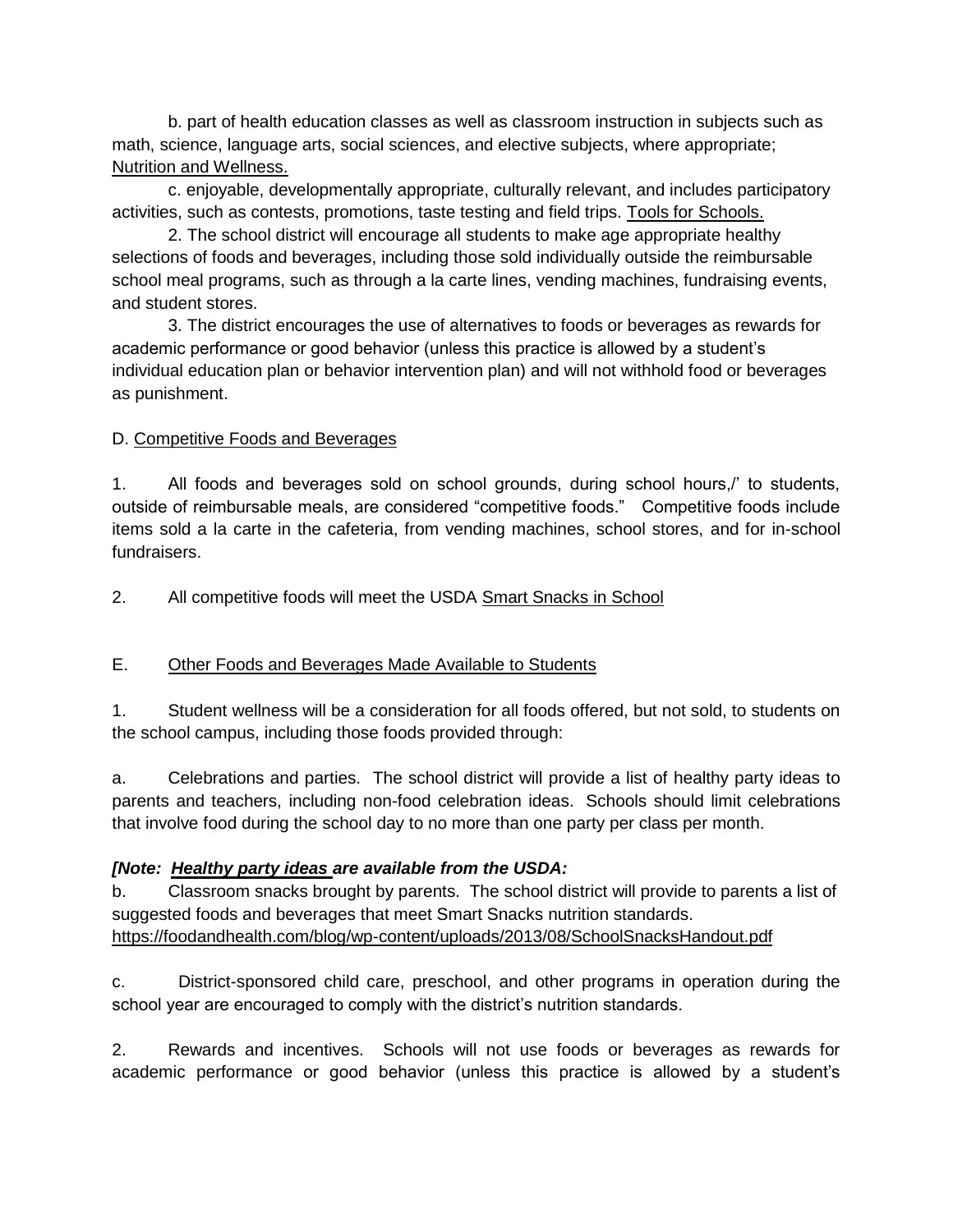individual education plan or behavior intervention plan) and will not withhold food or beverages as punishment.

3. Fundraising. The school district will make available to parents and teachers and others (ex. PTA) a list of suggested [healthy fundraising ideas.](https://www.fns.usda.gov/sites/default/files/cn/bestpractices_fundraisers.pdf)

#### F. Food and Beverage Marketing in Schools

- 1. School-based marketing will be consistent with nutrition education and health promotion.
- 2. Schools will restrict food and beverages marketing to the promotion of only those foods and beverages that meet the Smart Snacks nutrition standards.

## G. Physical Activity

1. Students need opportunities for physical activity and to fully embrace regular physical activity as a personal behavior. Toward that end, health education will reinforce the knowledge and self-management skills needed to maintain a healthy lifestyle and reduce sedentary activities such as screen time.

2. Opportunities for physical activity will be incorporated into other subject lessons, where appropriate; and

3. Classroom teachers will provide short physical activity breaks between lessons and classes, as appropriate.

## H. Physical Education

1. Schools will implement a sequential, developmentally appropriate physical education curriculum that helps students acquire the knowledge, motor skills, self-management skills, attitudes, and confidence needed to adopt and maintain physical activity throughout their lives.

2. The physical education program will follow the state's physical education standards, which are the National Standards for Physical Education; devote at least 50 percent of class time to moderate-to-vigorous physical activity either indoors or outdoors, weather permitting; meet the needs of all students, especially those who are not athletically gifted; actively teach cooperation and fair play; promote participation in physical activity outside of school; and focus on helping students at the high school and middle school levels develop an active lifestyle that will be carried on throughout their lives.

3. Student/teacher ratios in physical education classes will be comparable to those in other curricular areas.

4. Teachers will aim to develop students' self-confidence and maintain a safe psychological environment free of embarrassment, humiliation, shaming, taunting, or harassment of any kind.

# **V. WELLNESS LEADERSHIP, FAMILY and COMMUNITY INVOLVEMENT**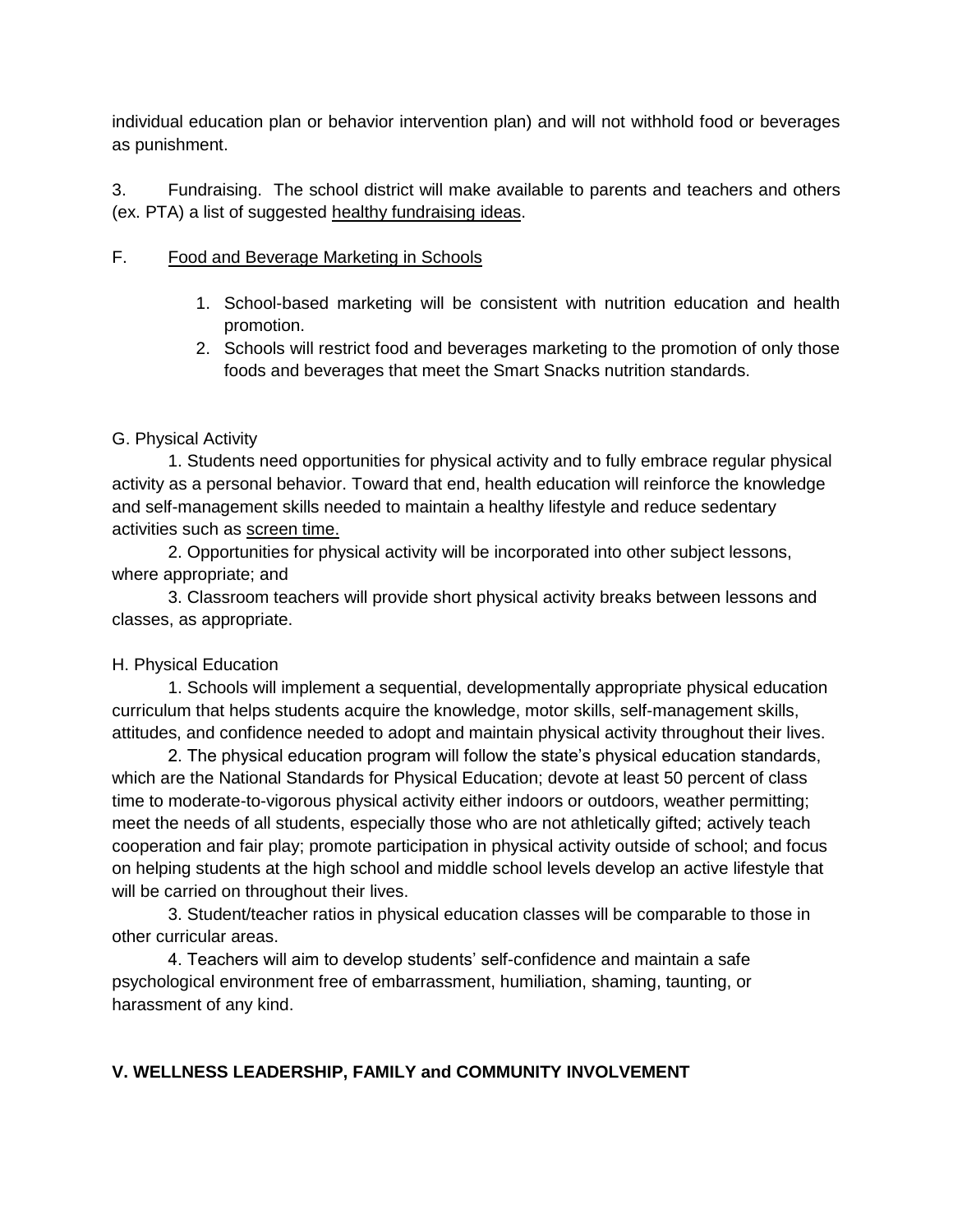#### A. Wellness Coordinator

# *[Note: The Act requires that local school wellness policies identify the position of the local education agency or school official(s) responsible for the implementation and oversight of the local school wellness policy.]*

1. The superintendent will designate a school district official to oversee the school district's wellness-related activities (Wellness Coordinator).

2. The principal of each school, (or a designated school official) will ensure compliance within the school.

B. Communication with Parents and guardians

1. The school district recognizes that parents and guardians have a primary and fundamental role in promoting and protecting their children's health and well-being.

2. The school district will support parents' efforts to provide a healthy diet and daily physical activity for their children.

3. The school district encourages parents to pack healthy lunches and snacks and refrain from including beverages and foods without nutritional value.

4. The school district will provide information about physical education and other schoolbased physical activity opportunities and will support parents' efforts to provide their children with opportunities to be physically active outside of the school day.

## C. Public Involvement

*[Note: The Act requires a description of the manner in which parents, students, representatives of the school food authority, teachers of physical education, school health professionals, the school board, school administrators, and the general public are provided an opportunity to participate in the development, implementation, and periodic review and update of the local school wellness policy.]*

1. The Wellness Coordinator will permit parents, students, representatives of the school food authority, teachers of physical education, school health professionals, the school board, school administrators, and the general public to participate in the development, implementation, and periodic review and update of the wellness policy.

2. The Wellness Coordinator will hold meetings,at least twice annually, for the purpose of discussing the development, implementation, and periodic review and update of the wellness policy and wellness action plan. All meeting dates and times will be posted on the school district's website and will be open to school district employees, parents, students, school board members and interested community members.

## VI. IMPLEMENTATION AND MONITORING